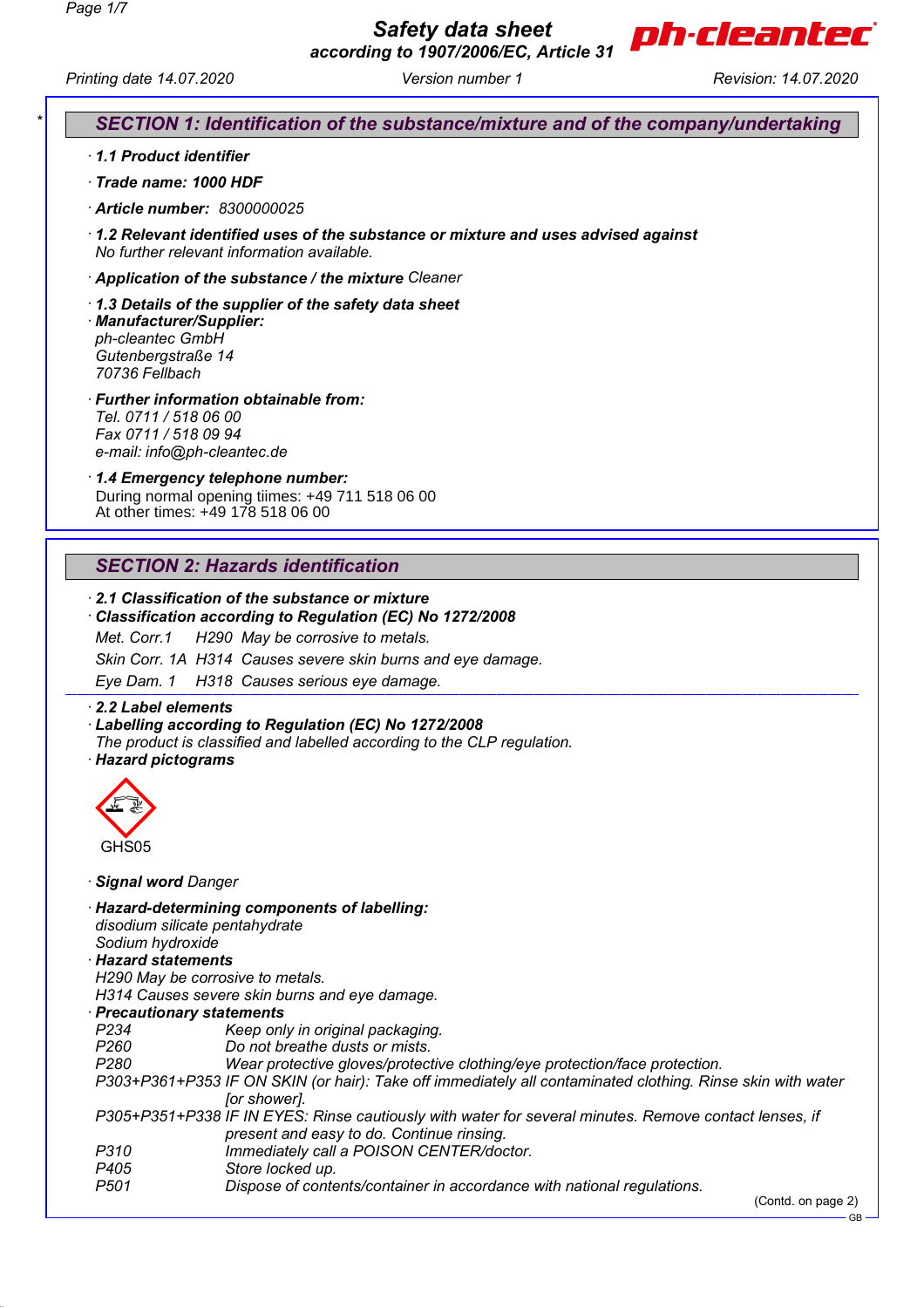*Safety data sheet according to 1907/2006/EC, Article 31*



(Contd. of page 1)

*Printing date 14.07.2020 Version number 1 Revision: 14.07.2020*

*Trade name: Spezialreiniger 1000 HDF*

*· Additional information:*

*Restricted to professional users.*

*· 2.3 Other hazards*

*· Results of PBT and vPvB assessment*

*· PBT: Not applicable.*

*· vPvB: Not applicable.*

## *SECTION 3: Composition/information on ingredients*

*· 3.2 Chemical characterisation: Mixtures*

*· Description: Mixture of substances listed below with nonhazardous additions.*

| · Dangerous components:                                                                  |                                                                                           |      |                 |  |
|------------------------------------------------------------------------------------------|-------------------------------------------------------------------------------------------|------|-----------------|--|
| CAS: 68515-73-1                                                                          | D-Glucopyranose, oligomeric, C8-10 glycosides                                             |      | $5 - 15%$       |  |
| NLP: 500-220-1                                                                           | Eye Dam. 1, H318                                                                          |      |                 |  |
| Reg.nr.: 01-2119488530-36                                                                |                                                                                           |      |                 |  |
| CAS: 10213-79-3                                                                          | disodium silicate pentahydrate                                                            |      | $1 - 5%$        |  |
| EINECS: 229-912-9<br>Reg.nr.: 01-2119449811-37                                           | Met. Corr.1, H290; Skin Corr. 1B, H314; STOT SE 3, H335                                   |      |                 |  |
| CAS: 69011-36-5                                                                          | isotridecanol, ethoxylated                                                                |      | $1 - 5%$        |  |
| Polymer                                                                                  | Eye Dam. 1, H318; Acute Tox. 4, H302                                                      |      |                 |  |
| CAS: 1310-73-2                                                                           | Sodium hydroxide                                                                          |      | $1 - 5%$        |  |
| EINECS: 215-185-5                                                                        | Met. Corr.1, H290; Skin Corr. 1A, H314                                                    |      |                 |  |
| Reg.nr.: 01-2119457892-27                                                                |                                                                                           |      |                 |  |
| CAS: 15763-76-5                                                                          | sodium p-cumenesulphonate                                                                 |      | $1 - 2.5%$      |  |
| EINECS: 239-854-6<br>Reg.nr.: 01-2119489411-37                                           | Eye Irrit. 2, H319                                                                        |      |                 |  |
| CAS: 164524-02-1                                                                         | potassium 4-isopropylbenzenesulphonate                                                    |      | $1 - 2.5%$      |  |
| EC number: 629-764-9                                                                     | Eye Irrit. 2, H319                                                                        |      |                 |  |
| Reg.nr.: 01-2119489427-24                                                                |                                                                                           |      |                 |  |
|                                                                                          | · Regulation (EC) No 648/2004 on detergents / Labelling for contents                      |      |                 |  |
| non-ionic surfactants                                                                    |                                                                                           |      | $\geq 5 - 15\%$ |  |
| anionic surfactants, PHOSPHONOBUTANETRICARBOXYLIC ACID, water-soluble<br>polycarboxylate |                                                                                           | < 5% |                 |  |
|                                                                                          | Additional information: For the wording of the listed hazard phrases refer to section 16. |      |                 |  |

# *SECTION 4: First aid measures*

*· 4.1 Description of first aid measures*

*· General information: Immediately remove any clothing soiled by the product.*

- *· After inhalation: In case of unconsciousness place patient stably in side position for transportation.*
- *· After skin contact: Immediately wash with water and soap and rinse thoroughly.*
- *· After eye contact: Rinse opened eye for several minutes under running water. Then consult a doctor.*
- *· After swallowing: Drink plenty of water and provide fresh air. Call for a doctor immediately.*
- *· 4.2 Most important symptoms and effects, both acute and delayed*
- *No further relevant information available.*
- *· 4.3 Indication of any immediate medical attention and special treatment needed No further relevant information available.*

# *SECTION 5: Firefighting measures*

*· 5.1 Extinguishing media*

*· Suitable extinguishing agents: Use fire extinguishing methods suitable to surrounding conditions.*

*· 5.2 Special hazards arising from the substance or mixture No further relevant information available.*

(Contd. on page 3)

GB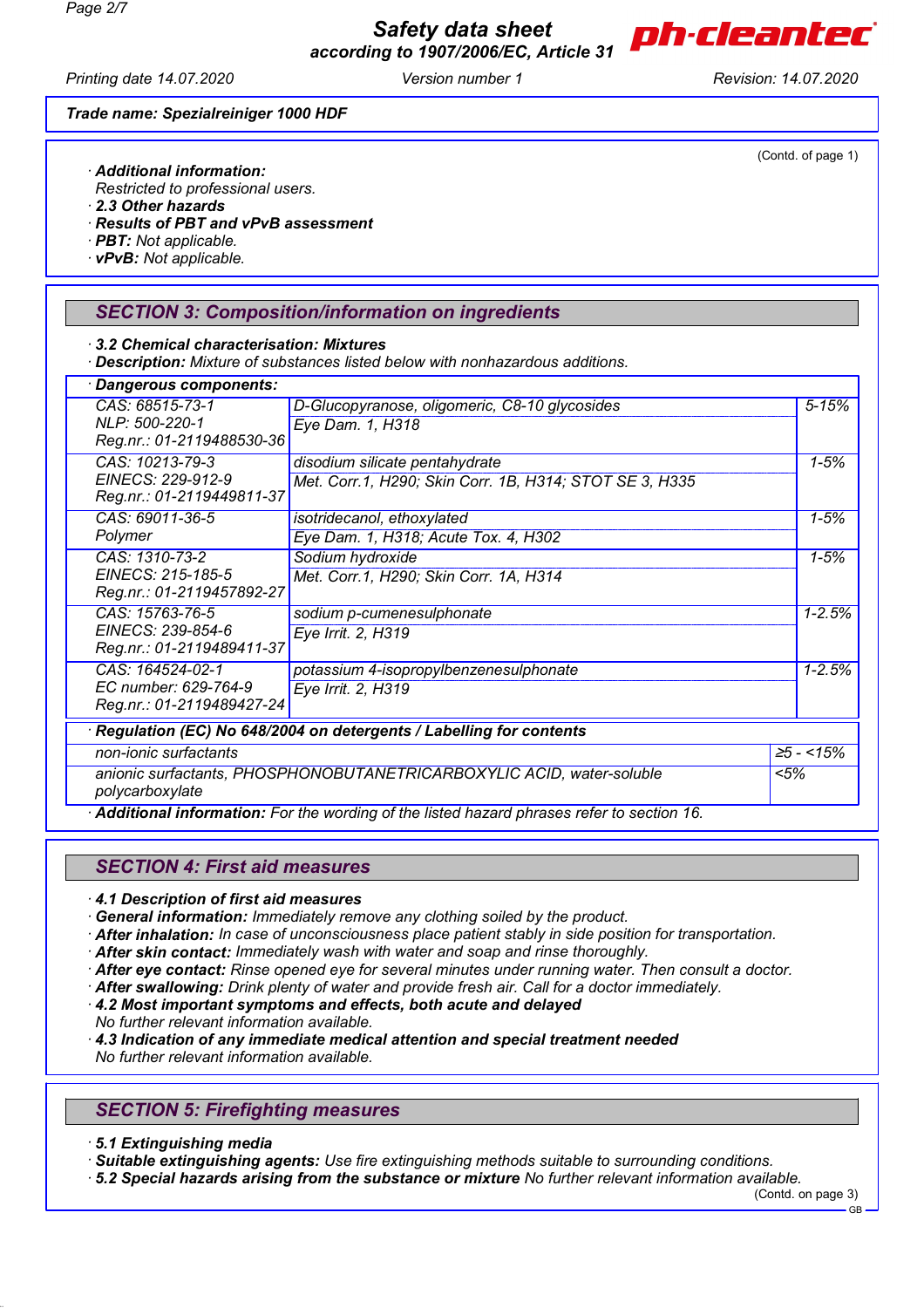

*Printing date 14.07.2020 Version number 1 Revision: 14.07.2020*

(Contd. of page 2)

*Trade name: Spezialreiniger 1000 HDF*

- *· 5.3 Advice for firefighters*
- *· Protective equipment: No special measures required.*

# *SECTION 6: Accidental release measures*

*· 6.1 Personal precautions, protective equipment and emergency procedures Wear protective equipment. Keep unprotected persons away. · 6.2 Environmental precautions: Dilute with plenty of water. Do not allow to enter sewers/ surface or ground water. · 6.3 Methods and material for containment and cleaning up: Absorb with liquid-binding material (sand, diatomite, acid binders, universal binders, sawdust). Use neutralising agent. Dispose contaminated material as waste according to item 13. Ensure adequate ventilation. · 6.4 Reference to other sections See Section 7 for information on safe handling. See Section 8 for information on personal protection equipment.*

*See Section 13 for disposal information.*

## *SECTION 7: Handling and storage*

*· 7.1 Precautions for safe handling*

*Ensure good ventilation/exhaustion at the workplace. Prevent formation of aerosols. · Information about fire - and explosion protection: No special measures required.*

*· 7.2 Conditions for safe storage, including any incompatibilities*

*· Storage:*

*· Requirements to be met by storerooms and receptacles: No special requirements.*

- *· Information about storage in one common storage facility: Not required.*
- *· Further information about storage conditions: Keep container tightly sealed.*

*· 7.3 Specific end use(s) No further relevant information available.*

# *SECTION 8: Exposure controls/personal protection*

*· Additional information about design of technical facilities: No further data; see item 7.*

*· 8.1 Control parameters*

#### *· Ingredients with limit values that require monitoring at the workplace:*

*1310-73-2 Sodium hydroxide (1-2.5%)*

*WEL Short-term value: 2 mg/m³*

*· Additional information: The lists valid during the making were used as basis.*

- *· 8.2 Exposure controls*
- *· Personal protective equipment:*
- *· General protective and hygienic measures:*

*Keep away from foodstuffs, beverages and feed. Immediately remove all soiled and contaminated clothing Wash hands before breaks and at the end of work.*

*Avoid contact with the eyes and skin.*

*· Respiratory protection:*

*In case of brief exposure or low pollution use respiratory filter device. In case of intensive or longer exposure use self-contained respiratory protective device.*

*· Protection of hands:*

*Protective gloves*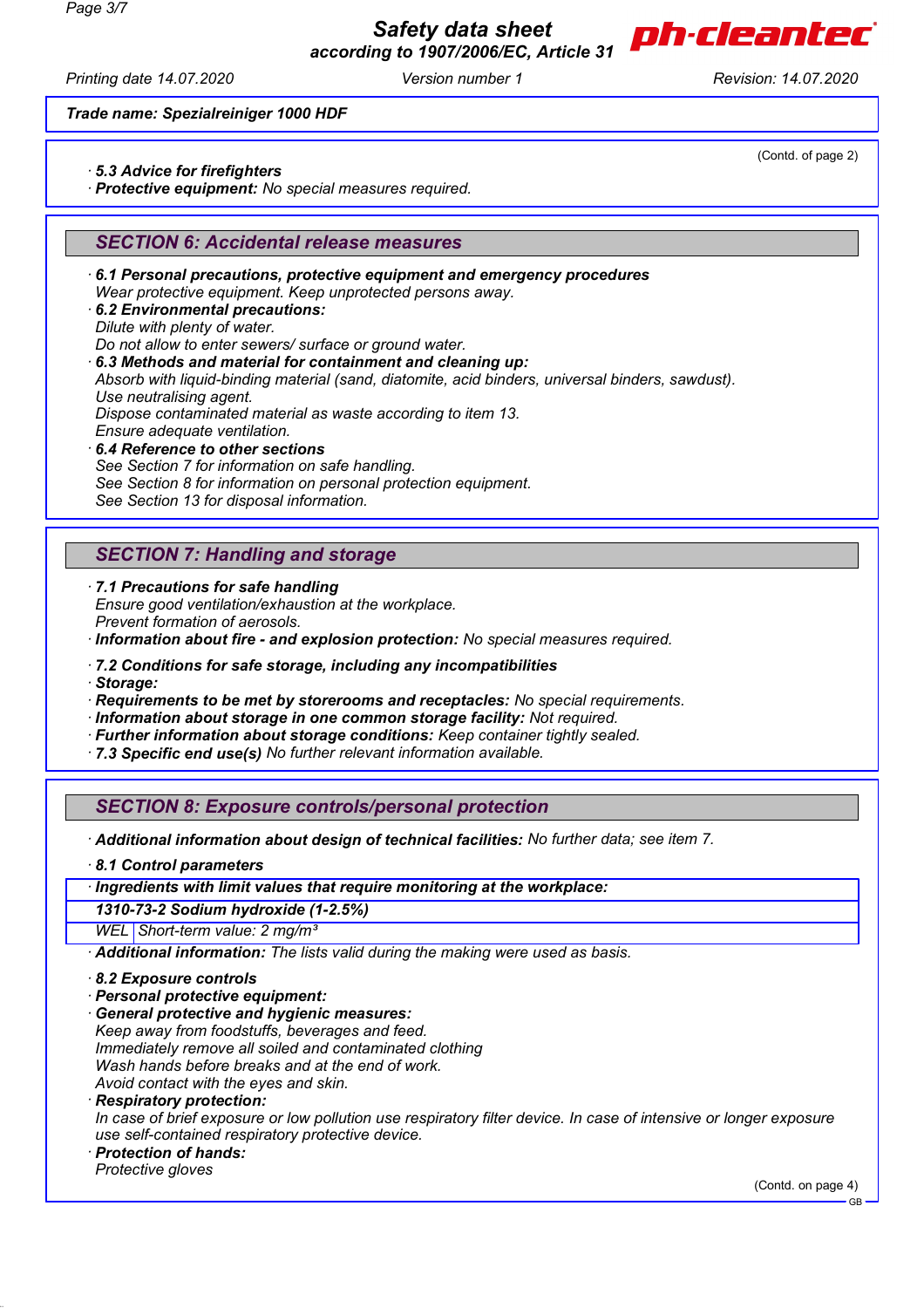

*Printing date 14.07.2020 Version number 1 Revision: 14.07.2020*

(Contd. of page 3) *The glove material has to be impermeable and resistant to the product/ the substance/ the preparation. Due to missing tests no recommendation to the glove material can be given for the product/ the preparation/ the chemical mixture.*

*Selection of the glove material on consideration of the penetration times, rates of diffusion and the degradation · Material of gloves*

*The selection of the suitable gloves does not only depend on the material, but also on further marks of quality and varies from manufacturer to manufacturer. As the product is a preparation of several substances, the resistance of the glove material can not be calculated in advance and has therefore to be checked prior to the application.*

*Nitrile rubber, NBR*

*Recommended thickness of the material: 0.4 mm*

*· Penetration time of glove material*

*Trade name: Spezialreiniger 1000 HDF*

*The exact break through time has to be found out by the manufacturer of the protective gloves and has to be observed.*

*The determined penetration times according to EN 16523-1:2015 are not performed under practical conditions. Therefore a maximum wearing time, which corresponds to 50% of the penetration time, is recommended. Value for the permeation: Level* ≥ *480*

*· Eye protection: Tightly sealed goggles*

# *SECTION 9: Physical and chemical properties*

| 9.1 Information on basic physical and chemical properties<br><b>General Information</b> |                                               |  |
|-----------------------------------------------------------------------------------------|-----------------------------------------------|--|
| Appearance:                                                                             |                                               |  |
| Form:                                                                                   | Fluid                                         |  |
| Colour:                                                                                 | Dark blue                                     |  |
| · Odour:                                                                                | Characteristic                                |  |
| Odour threshold:                                                                        | Not determined.                               |  |
| · pH-value at 20 °C:                                                                    | 13                                            |  |
| Change in condition                                                                     |                                               |  |
| <b>Melting point/freezing point:</b>                                                    | Undetermined.                                 |  |
| Initial boiling point and boiling range: Undetermined.                                  |                                               |  |
| · Flash point:                                                                          | Not applicable.                               |  |
| · Flammability (solid, gas):                                                            | Not applicable.                               |  |
| Decomposition temperature:                                                              | Not determined.                               |  |
| Auto-ignition temperature:                                                              | Product is not selfigniting.                  |  |
| <b>Explosive properties:</b>                                                            | Product does not present an explosion hazard. |  |
| <b>Explosion limits:</b>                                                                |                                               |  |
| Lower:                                                                                  | Not determined.                               |  |
| <b>Upper:</b>                                                                           | Not determined.                               |  |
| · Vapour pressure:                                                                      | Not determined.                               |  |
| · Density at 20 °C:                                                                     | $1.16$ g/cm <sup>3</sup>                      |  |
| · Relative density                                                                      | Not determined.                               |  |
| · Vapour density                                                                        | Not determined.                               |  |
| <b>Evaporation rate</b>                                                                 | Not determined.                               |  |
| · Solubility in / Miscibility with                                                      |                                               |  |
| water:                                                                                  | Fully miscible.                               |  |
| · Partition coefficient: n-octanol/water:                                               | Not determined.                               |  |
| · Viscosity:                                                                            |                                               |  |
| Dynamic:                                                                                | Not determined.                               |  |
|                                                                                         | (Contd. on page 5)                            |  |

GB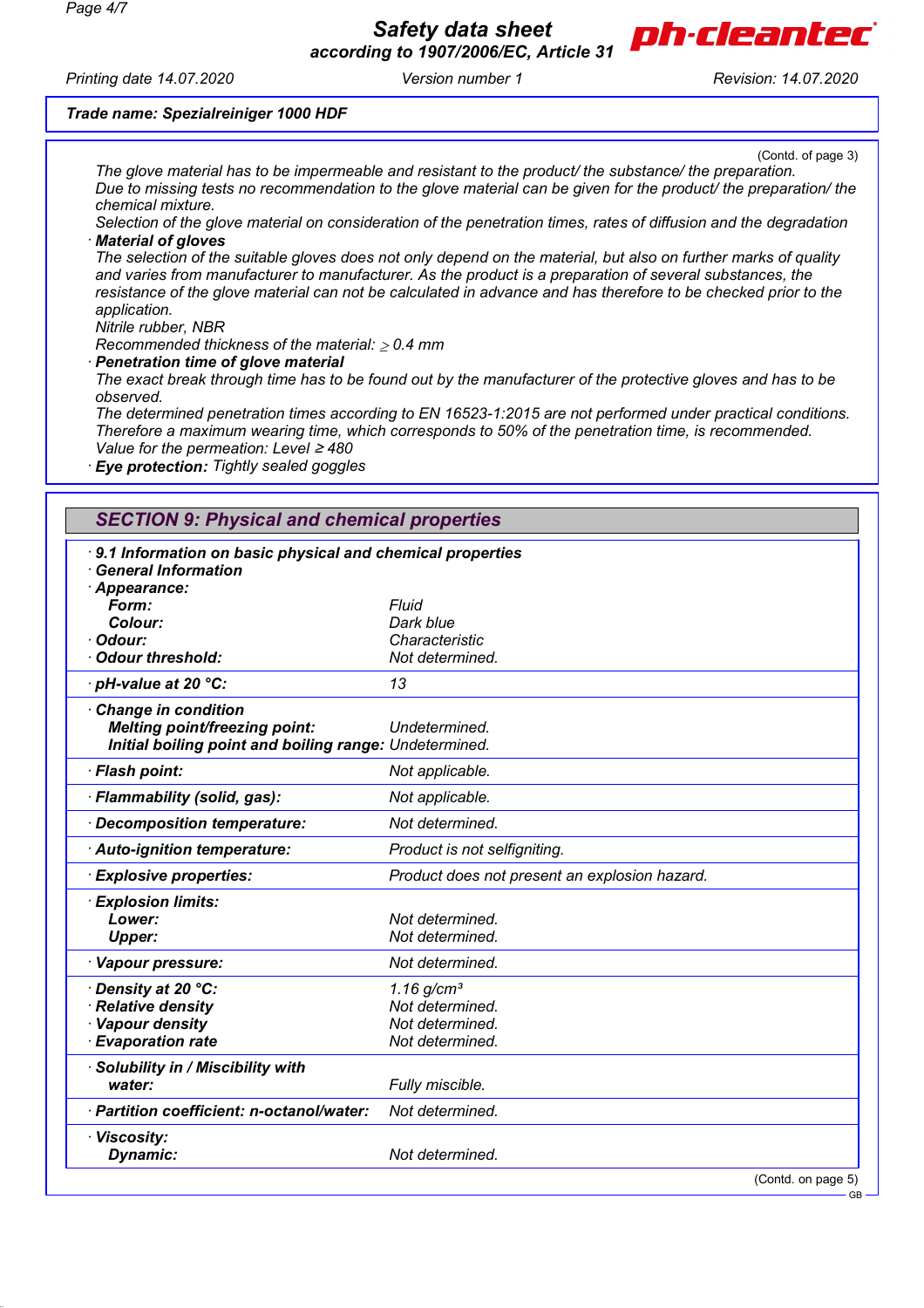

*Printing date 14.07.2020 Version number 1 Revision: 14.07.2020*

*Trade name: Spezialreiniger 1000 HDF*

(Contd. of page 4)

*Kinematic: Not determined.*

*· 9.2 Other information No further relevant information available.*

# *SECTION 10: Stability and reactivity*

*· 10.1 Reactivity No further relevant information available.*

*· 10.2 Chemical stability*

*· Thermal decomposition / conditions to be avoided: No decomposition if used according to specifications.*

*· 10.3 Possibility of hazardous reactions No dangerous reactions known.*

*· 10.4 Conditions to avoid No further relevant information available.*

*· 10.5 Incompatible materials: No further relevant information available.*

*· 10.6 Hazardous decomposition products: No dangerous decomposition products known.*

## *SECTION 11: Toxicological information*

*· 11.1 Information on toxicological effects*

*· Acute toxicity Based on available data, the classification criteria are not met.*

*· LD/LC50 values relevant for classification:*

#### *68515-73-1 D-Glucopyranose, oligomeric, C8-10 glycosides*

*Oral LD50 >5,000 mg/kg (rat)*

*Dermal LD50 >2,000 mg/kg (rat) (OECD 402)*

## *10213-79-3 disodium silicate pentahydrate*

*Oral LD50 1,280 mg/kg (rat)*

*Dermal LD50 >5,000 mg/kg (rat)*

#### *69011-36-5 isotridecanol, ethoxylated*

*Oral LD50 500 mg/kg (rat)*

*Dermal LD50 >2,000 mg/kg (rabbit)*

*15763-76-5 sodium p-cumenesulphonate*

*Oral LD50 2,000 mg/kg (rat)*

*· Primary irritant effect:*

*· Skin corrosion/irritation*

*Causes severe skin burns and eye damage.*

*· Serious eye damage/irritation*

*Causes serious eye damage.*

*· Respiratory or skin sensitisation Based on available data, the classification criteria are not met.*

# *· Additional information:*

*68515-73-1 D-Glucopyranose, oligomeric, C8-10 glycosides*

*SCL: Eye Damage 1* <sup>≥</sup>*7 % (SCL = Specific Concentration Limit) (OECD Guideline 437)*

*SCL: Eye Irrit. 2* <sup>≥</sup>*7 % (SCL = Specific Concentration Limit) (OECD Guideline 437)*

*· CMR effects (carcinogenity, mutagenicity and toxicity for reproduction)*

*· Germ cell mutagenicity Based on available data, the classification criteria are not met.*

*· Carcinogenicity Based on available data, the classification criteria are not met.*

*· Reproductive toxicity Based on available data, the classification criteria are not met.*

*· STOT-single exposure Based on available data, the classification criteria are not met.*

*· STOT-repeated exposure Based on available data, the classification criteria are not met.*

*· Aspiration hazard Based on available data, the classification criteria are not met.*

(Contd. on page 6)

GB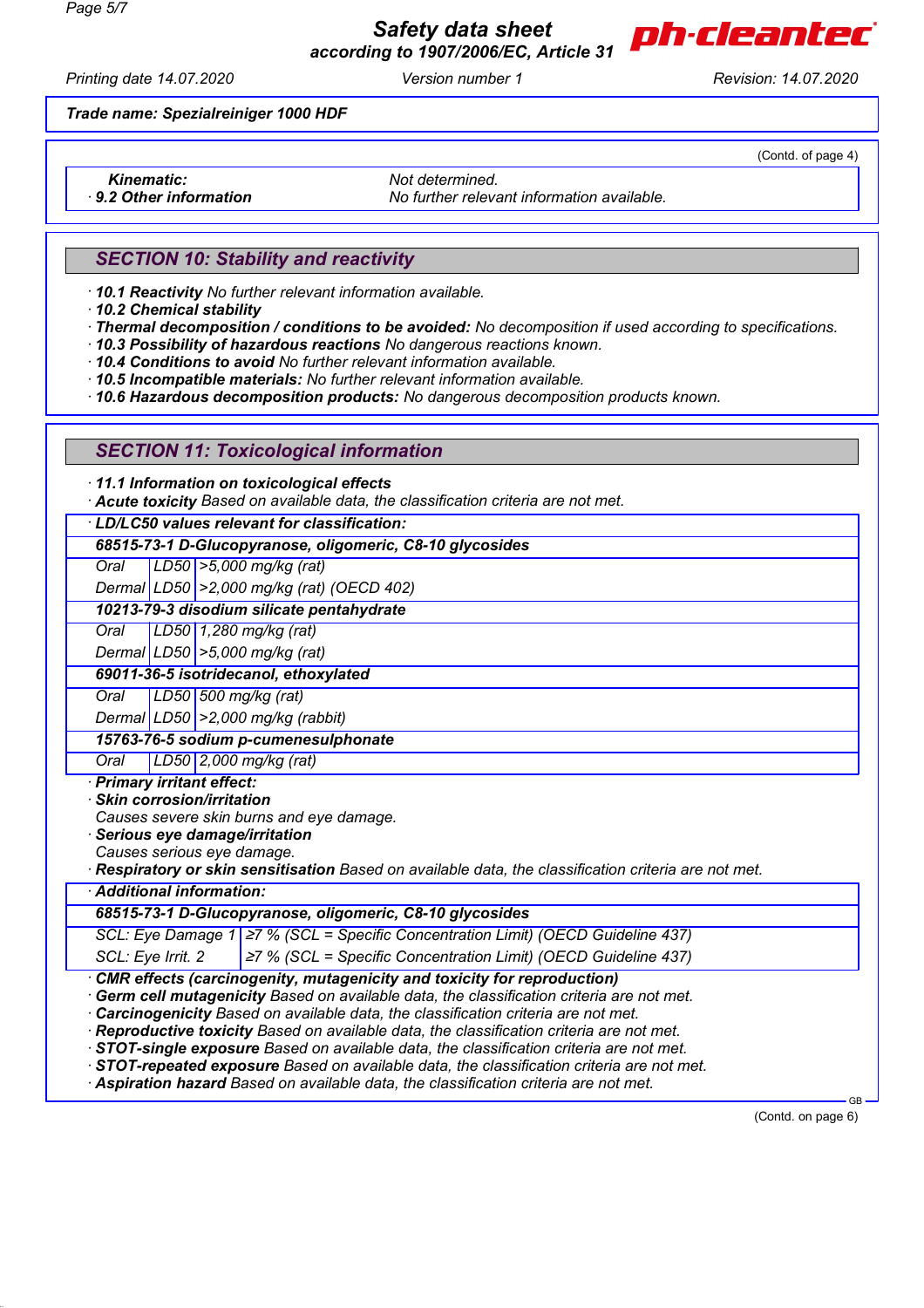

*Printing date 14.07.2020 Version number 1 Revision: 14.07.2020*

*Trade name: Spezialreiniger 1000 HDF*

(Contd. of page 5)

# *SECTION 12: Ecological information*

*· 12.1 Toxicity*

*· Aquatic toxicity: 10213-79-3 disodium silicate pentahydrate*

*EC50 216 mg/l (daphnia)*

*69011-36-5 isotridecanol, ethoxylated*

*EC50 1-10 mg/l (daphnia)*

*1310-73-2 Sodium hydroxide*

*EC50 76 mg/l (daphnia)*

#### *15763-76-5 sodium p-cumenesulphonate*

*EC50 >100 mg/l (daphnia)*

*· 12.2 Persistence and degradability No further relevant information available.*

- *· 12.3 Bioaccumulative potential No further relevant information available.*
- *· 12.4 Mobility in soil No further relevant information available.*
- *· Additional ecological information:*
- *· General notes:*

*Water hazard class 1 (German Regulation) (Self-assessment): slightly hazardous for water*

*Do not allow undiluted product or large quantities of it to reach ground water, water course or sewage system. Must not reach sewage water or drainage ditch undiluted or unneutralised.*

*Rinse off of bigger amounts into drains or the aquatic environment may lead to increased pH-values. A high pHvalue harms aquatic organisms. In the dilution of the use-level the pH-value is considerably reduced, so that after the use of the product the aqueous waste, emptied into drains, is only low water-dangerous.*

### *· 12.5 Results of PBT and vPvB assessment*

*· PBT: Not applicable.*

*· vPvB: Not applicable.*

*· 12.6 Other adverse effects No further relevant information available.*

# *SECTION 13: Disposal considerations*

#### *· 13.1 Waste treatment methods*

*· Recommendation*

*Must not be disposed together with household garbage. Do not allow product to reach sewage system.*

- *· Uncleaned packaging:*
- *· Recommendation: Disposal must be made according to official regulations.*
- *· Recommended cleansing agents: Water, if necessary together with cleansing agents.*

| <b>SECTION 14: Transport information</b>        |                                                                                |
|-------------------------------------------------|--------------------------------------------------------------------------------|
| $\cdot$ 14.1 UN-Number<br>· ADR, IMDG, IATA     | <b>UN1760</b>                                                                  |
| 14.2 UN proper shipping name<br>ADR, IMDG, IATA | CORROSIVE LIQUID, N.O.S. (SODIUM HYDROXIDE,<br><b>DISODIUM TRIOXOSILICATE)</b> |
| 14.3 Transport hazard class(es)                 |                                                                                |
| · ADR, IMDG, IATA                               |                                                                                |
| 亚丝                                              |                                                                                |
| ∙Class                                          | 8 Corrosive substances.                                                        |
|                                                 | (Contd. on page 7)<br>$\sim$                                                   |